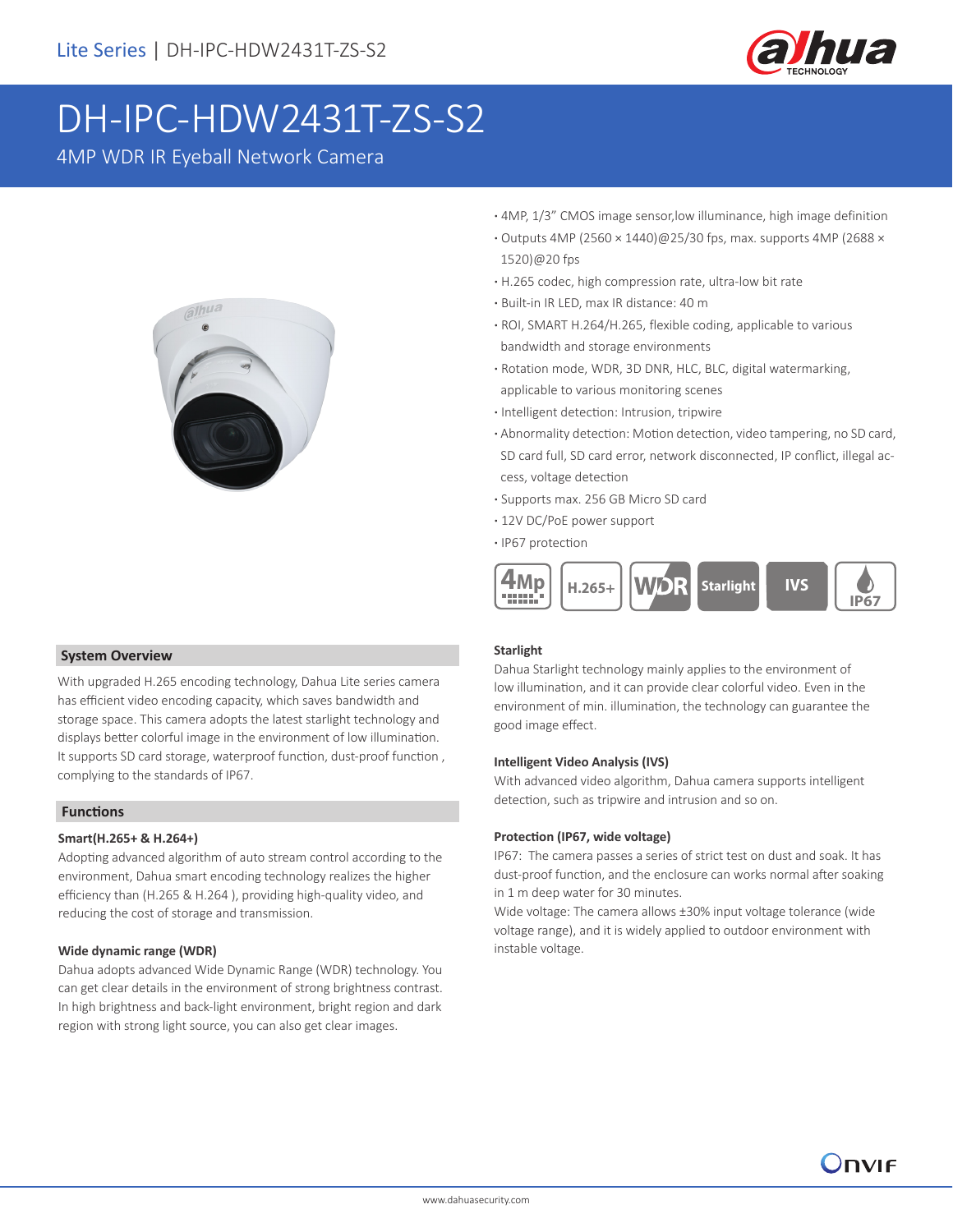# Lite Series | DH-IPC-HDW2431T-ZS-S2

# **Technical Specification**

Video Frame Rate

Resolution

Stream Capability 2 streams

Bit Rate Control CBR/VBR

| Camera                       |      |                                                      |                       |                      |                               |  |
|------------------------------|------|------------------------------------------------------|-----------------------|----------------------|-------------------------------|--|
| Image Sensor                 |      | 1/3" 4Megapixel progressive CMOS                     |                       |                      |                               |  |
| <b>Effective Pixels</b>      |      | 2688 (H) × 1520 (V)                                  |                       |                      |                               |  |
| <b>ROM</b>                   |      | 128 MB                                               |                       |                      |                               |  |
| <b>RAM</b>                   |      | 128 MB                                               |                       |                      |                               |  |
| <b>Scanning System</b>       |      | Progressive                                          |                       |                      |                               |  |
| Electronic Shutter Speed     |      | Auto/Manual 1/3 s-1/100000 s                         |                       |                      |                               |  |
| Min. Illumination            |      | 0.008 Lux@F1.5                                       |                       |                      |                               |  |
| <b>IR Distance</b>           |      | 40 m (131.23 ft)                                     |                       |                      |                               |  |
| IR On/Off Control            |      | Auto/Manual                                          |                       |                      |                               |  |
| <b>IR LEDs Number</b>        |      | $\overline{2}$                                       |                       |                      |                               |  |
| Pan/Tilt/Rotation Range      |      | Pan 0°-360°<br>Tilt: 0°-78°<br>Rotation: 0°-360°     |                       |                      |                               |  |
| Lens                         |      |                                                      |                       |                      |                               |  |
| Lens Type                    |      | Motorized vari-focal                                 |                       |                      |                               |  |
| Mount Type                   |      | $\phi$ 14                                            |                       |                      |                               |  |
| Focal Length                 |      | 2.7 mm-13.5 mm                                       |                       |                      |                               |  |
| Max. Aperture                |      | F1.5                                                 |                       |                      |                               |  |
| Field of View                |      | Pan: 104°-27°<br>Tilt: 55°-15°<br>Diagonal: 124°-31° |                       |                      |                               |  |
| Iris Type                    |      | Fixed aperture                                       |                       |                      |                               |  |
| <b>Close Focus Distance</b>  |      | 0.8 m-0.8 m (2.62 ft-2.62 ft)                        |                       |                      |                               |  |
|                              | Lens | Detect                                               | Observe               | Recognize            | Identify                      |  |
| <b>DORI Distance</b>         | W    | 64 m<br>(209.97 ft)                                  | 25.6 m<br>(83.99 ft)  | 12.8 m<br>(41.99 ft) | 6.4 m<br>$(21.00 \text{ ft})$ |  |
|                              | Τ    | 220 m<br>(721.78 ft)                                 | 88 m<br>$(288.71$ ft) | 44 m<br>(144.36 ft)  | 22 m<br>(72.18 ft)            |  |
| Smart Event                  |      |                                                      |                       |                      |                               |  |
| <b>General IVS Analytics</b> |      | Tripwire; intrusion                                  |                       |                      |                               |  |
| Video                        |      |                                                      |                       |                      |                               |  |
| Video Compression            |      | H.265; H.264; H.264B; MJPEG                          |                       |                      |                               |  |
| <b>Smart Codec</b>           |      | Yes                                                  |                       |                      |                               |  |
|                              |      | Main stream:<br>2688 × 1520 (1 fps-20 fps)           |                       |                      |                               |  |

2560 × 1440 (1 fps-25/30 fps)

2688 × 1520 (2688 × 1520); 2560 × 1440 (2560 × 1440); 2304 × 1296 (2304 × 1296); 1080p (1920 × 1080); 1.3M (1280 × 960); 720p (1280 × 720); D1 (704 × 576/704 × 480); VGA (640 ×480); CIF (352 × 288/352 × 240)

Sub stream: 704 × 576 (1 fps-25 fps) 704 × 480 (1 fps-30 fps)

|                             | H.265: 12 kbps-6144 kbps                                                                                                                                                     |  |
|-----------------------------|------------------------------------------------------------------------------------------------------------------------------------------------------------------------------|--|
| Day/Night                   | Auto(ICR)/Color/B/W                                                                                                                                                          |  |
| <b>BLC</b>                  | Yes                                                                                                                                                                          |  |
| <b>HLC</b>                  | Yes                                                                                                                                                                          |  |
| <b>WDR</b>                  | 120 dB                                                                                                                                                                       |  |
| White Balance               | Auto/natural/street lamp/outdoor/manual/regional<br>custom                                                                                                                   |  |
| Gain Control                | Auto/Manual                                                                                                                                                                  |  |
| Noise Reduction             | 3D DNR                                                                                                                                                                       |  |
| <b>Motion Detection</b>     | OFF/ON (4 areas, rectangular)                                                                                                                                                |  |
| Region of Interest(RoI)     | Yes (4 areas)                                                                                                                                                                |  |
| Smart IR                    | Yes                                                                                                                                                                          |  |
| Image Rotation              | 0°/90°/180°/270° (Supports 90°/270° with 2688 × 1520<br>resolution and lower.)                                                                                               |  |
| Mirror                      | Yes                                                                                                                                                                          |  |
| <b>Privacy Masking</b>      | 4 areas                                                                                                                                                                      |  |
| Network                     |                                                                                                                                                                              |  |
| Network                     | RJ-45 (10/100 Base-T)                                                                                                                                                        |  |
| Protocol                    | IPv4; IPv6; HTTP; HTTPS; TCP; UDP; ARP; RTP; RTSP;<br>RTCP; RTMP; SMTP; FTP; SFTP; DHCP; DNS; DDNS; QoS;<br>UPnP; NTP; Multicast; ICMP; IGMP; NFS; PPPoE; 802.1x;<br>Bonjour |  |
| Interoperability            | ONVIF(Profile S/Profile G/Profile T);CGI; P2P; Milestone;<br>Genetec                                                                                                         |  |
| User/Host                   | 20                                                                                                                                                                           |  |
| <b>Edge Storage</b>         | Dahua Cloud; FTP; SFTP; Micro SD Card (support max.<br>256 GB); NAS                                                                                                          |  |
| <b>Browser</b>              | IE<br>Chrome<br>Firefox                                                                                                                                                      |  |
| Management Software         | Smart PSS; DSS; DMSS                                                                                                                                                         |  |
| Mobile Phone                | IOS; Android                                                                                                                                                                 |  |
| Certification               |                                                                                                                                                                              |  |
| Certifications              | CE-LVD: EN60950-1<br>CE-EMC: Electromagnetic Compatibility Directive<br>2014/30/EU<br>FCC: 47 CFR FCC Part 15, Subpart B<br>UL/CUL: UL60950-1 CAN/CSA C22.2 No.60950-1-07    |  |
| Power                       |                                                                                                                                                                              |  |
| Power Supply                | 12V DC/PoE (802.3af)                                                                                                                                                         |  |
| Power Consumption           | < 6.4W                                                                                                                                                                       |  |
| Environment                 |                                                                                                                                                                              |  |
| <b>Operating Conditions</b> | -30°C to +60°C (-22°F to +140°F)/less than ≤ 95% RH                                                                                                                          |  |
| <b>Storage Temperature</b>  | -40°C to +60°C (-40°F to +140°F)                                                                                                                                             |  |
| Protection                  | <b>IP67</b>                                                                                                                                                                  |  |
|                             |                                                                                                                                                                              |  |

Video Bit Rate H.264: 32 kbps–6144 kbps